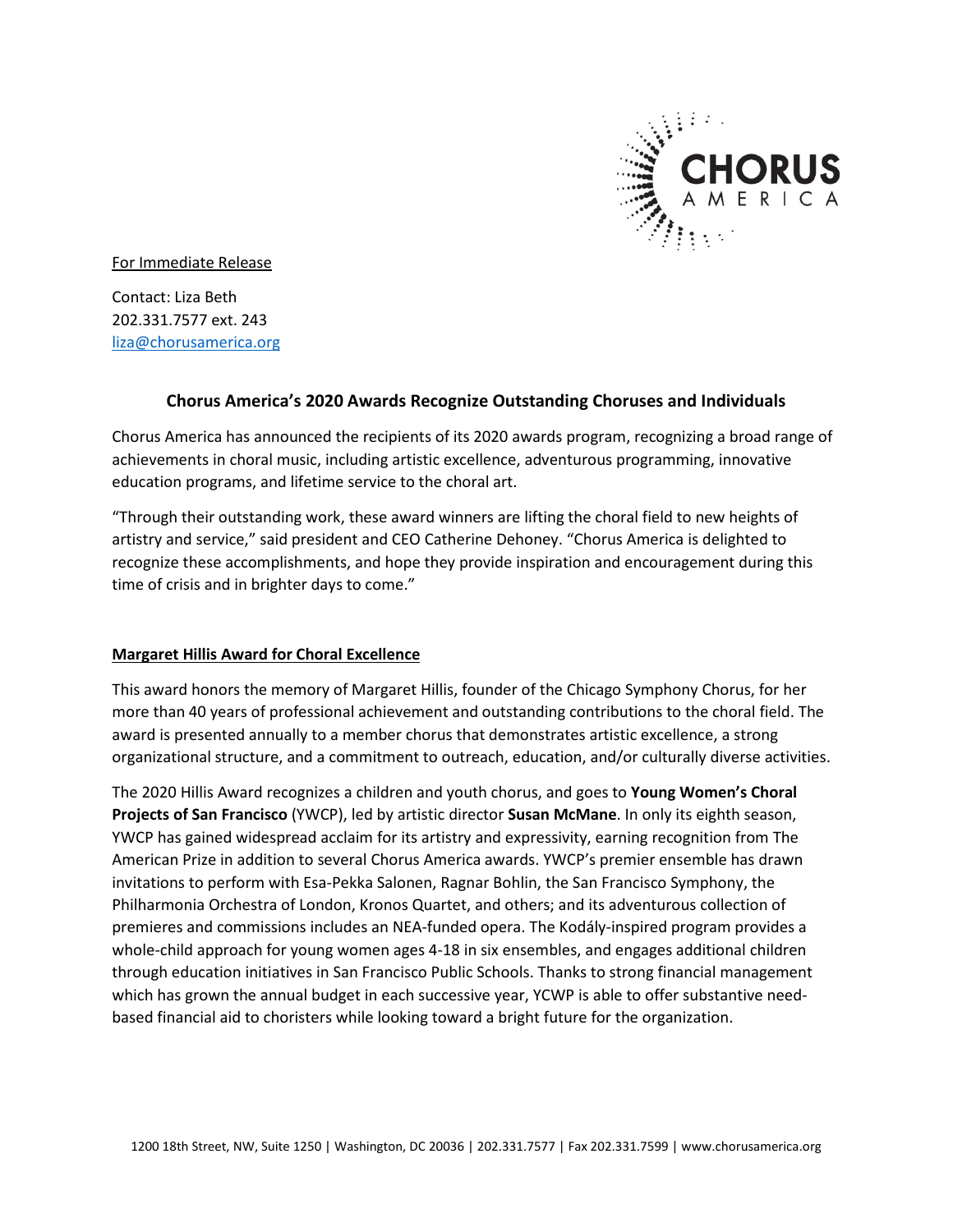## **Chorus America Distinguished Service Award**

The Chorus America Distinguished Service Award recognizes a member whose long-term service to the choral field significantly furthers Chorus America's mission "to empower singing ensembles to create vibrant communities and effect meaningful change."

Former Chorus America board member **Philip Brunelle** is the 2020 recipient of the Distinguished Service Award. Since 1969, Brunelle has served as the founding artistic director of VocalEssence, building a pioneering organization with deep local engagement and global influence. His bold vision has brought unique events and collaborations bringing together artists and audiences, over 250 world premieres, and six ASCAP/Chorus America Adventurous Programming Awards. Through VocalEssence, Brunelle keeps finding innovative ways to engage the community, reaching over 20,000 people annually and fostering initiatives such as WITNESS, celebrating African American artistic contributions; ¡Cantaré!, exploring Mexico's vibrant musical traditions; and VocalEssence Singers of this Age, a radically representative youth chorus of high school students in the Twin Cities. Brunelle's service to the field has extended locally, nationally, and internationally, serving on the Minnesota State Arts Board, the National Council on the Arts, and the International Federation for Choral Music as its president, in addition to 18 years on Chorus America's board of directors.

# **Michael Korn Founders Award for Development of the Professional Choral Art**

Named after one of the founders of Chorus America, this award was established in 1978 to honor an individual with a lifetime of significant contributions to the professional choral art.

**Kent Tritle** is the 2020 recipient of the Korn Founders Award for his elevation of professional choral music in the academic, faith, and community spheres. Tritle is in his 13th season as music director of Musica Sacra, the longest continuously performing professional chorus in New York, and one of the charter members of the Association of Professional Ensembles—the organization that became Chorus America. His work with Musica Sacra carries on the organization's commitment to celebrate contemporary composers and large-scale works in the choral canon through live performance and recordings. As director of choral activities at the Manhattan School of Music, he established the school's first doctoral program in choral conducting, and created high-profile collaborations for his student ensembles to perform with other New York musical institutions. Tritle also presented more than 150 concerts after founding the *Sacred Music in a Sacred Space* with the all-professional Choir and Orchestra of St. Ignatius Loyola, a tradition he has revived in his current position at the Cathedral of St. John the Divine.

### **Louis Botto Award for Innovative Action and Entrepreneurial Zeal**

The Louis Botto Award for Innovative Action and Entrepreneurial Zeal was established in memory of Louis Botto for his artistry, selfless service to the choral art, and entrepreneurial spirit in founding the men's vocal ensemble Chanticleer. The award is given periodically to a mid-career choral leader who,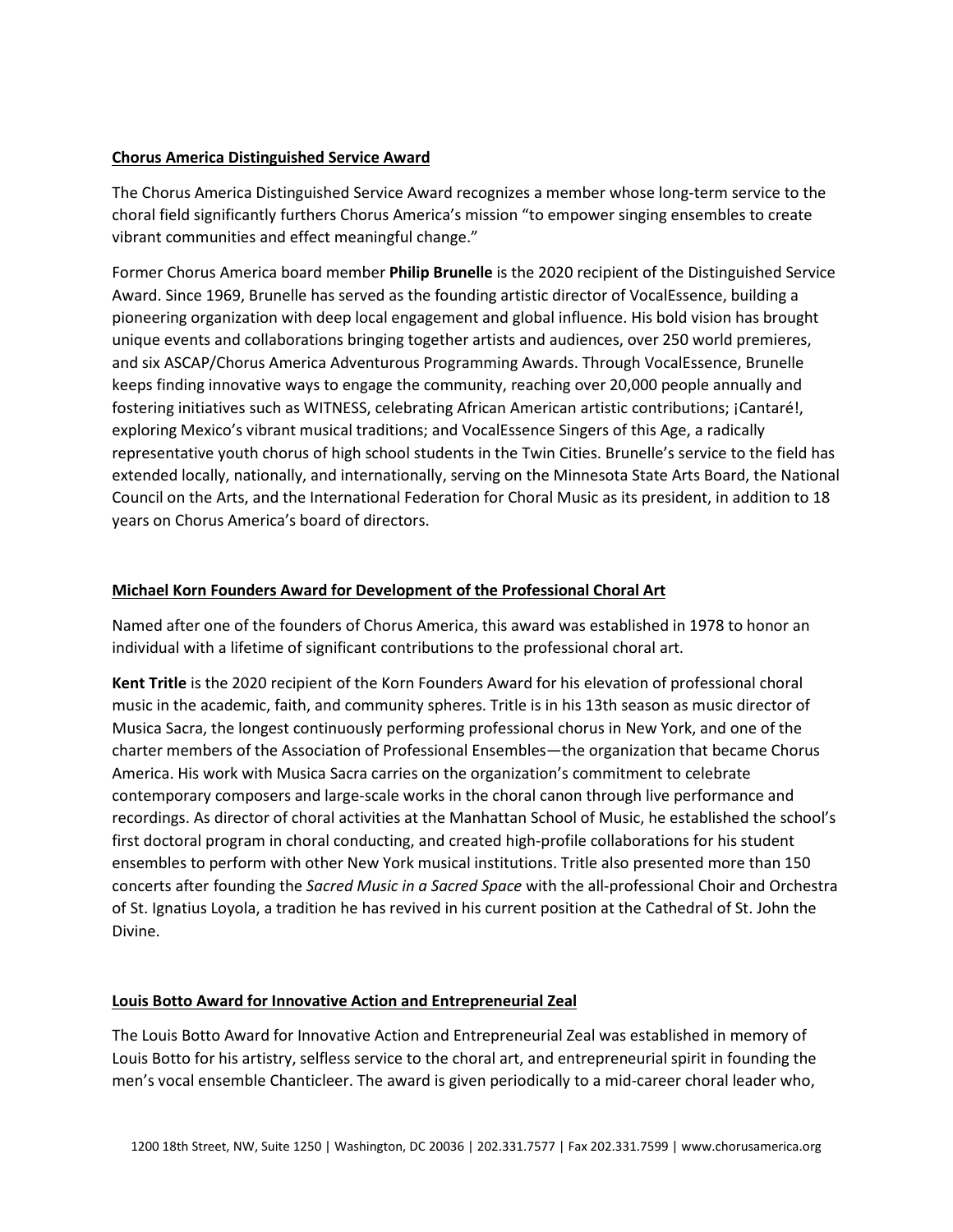through his or her work with a member ensemble of Chorus America, has demonstrated innovative action and entrepreneurial zeal in developing a professional or professional-core choral ensemble.

**Ruben Valenzuela** is the 2020 recipient of the Botto Award. Valenzuela has worked tirelessly to make professional early choral music a vibrant part of the San Diego community. Establishing Bach Collegium San Diego in 2003, Valenzuela has steadily expanded the musical activities and capacity of the organization through a focused vision and a commitment to developing a savvy presence both locally and digitally. The Collegium's engagements have provided many different entry points for community members, gained international attention through recordings and social media, and often allowed its audiences to hear the first historically-informed performances of works by Bach and his contemporaries in San Diego.

### **Dale Warland Singers Commission Award**

Chorus America and the American Composers Forum partner to present this award in honor of Dale Warland's lifelong commitment to new music as embodied through his work with the Dale Warland Singers. The award is made possible by the Dale Warland Singers Fund for New Choral Music, a permanently restricted endowment fund established in 2004.

**National Lutheran Choir** (NLC), led by artistic director **David Cherwien**, is the 2020 recipient of the Dale Warland Singers Commission Award. NLC will partner with composer **Steve Heitzeg** to create *Lament of the Earth—*a four-movement, 40-minute work for mixed chorus, children's voices, and instrumental ensemble with text from poet and hymnist Susan Palo Cherwien—to premiere on Earth Day 2021 in the Twin Cities. The new work draws inspiration from many faith traditions, and serves as a catalyst for NLC to expand beyond its predominantly Protestant Christian following and unite diverse worship communities and audiences in considering collective action to address climate change. The ensemble plans to take the commission on a Pacific Northwest tour in 2021, and is also exploring options for *Lament of the Earth* to be broadcast live and published.

### **Brazeal Wayne Dennard Award**

The Brazeal Wayne Dennard Award honors the life and achievements of educator, conductor, and arranger Brazeal Dennard by recognizing individuals or organizations whose work builds upon his commitment to diversity, inclusiveness, and furthering African-American and other diverse choral traditions through performance, research, or the creation of new compositions of significance.

The 2020 Brazeal Wayne Dennard Award goes to **Jacksonville Children's Chorus** (JCC), under the artistic direction of **Darren Dailey**. The chorus's commitment to diversity begins with its membership—the singers in JCC's year-long program are more racially diverse than the city of Jacksonville, and a robust scholarship program reinforces the organization's intentional aspirations to reach children of all backgrounds. JCC has a long history of celebrating music of the African American tradition; including an annual, often sold-out Martin Luther King "Lift Ev'ry Voice & Sing" tribute concert with partner artists from Historically Black Colleges and Universities; and five commissioned works from African American composers including Rosephanye Powell and Rollo Dilworth. The chorus has presented further programs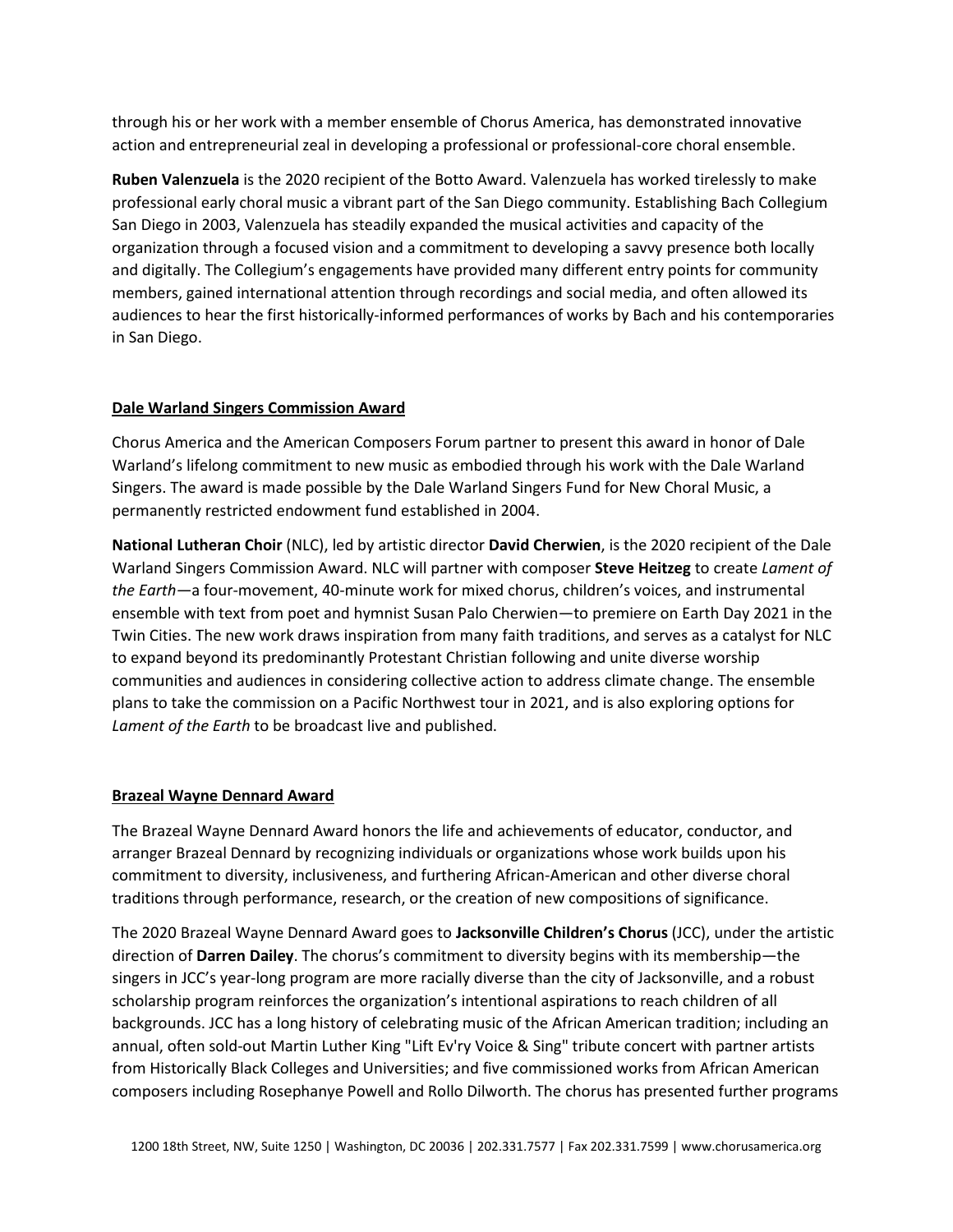that promote diversity and inclusion, including its "World Beat" series and a "Women In Song" concert, and singers learn to perform repertoire in an average of 10 languages a year in a culturally responsive manner.

### **Chorus America Education and Community Engagement Award**

This award recognizes education and community engagement programs that expand a chorus's role in its community. Successful programs demonstrate mission-based program development, viable music education, effective management and fiscal integrity, a commitment to artistic excellence, and collaborations that are sustainable, beneficial, and meaningful for all partners.

The 2020 Education and Community Engagement Award honors the best collaborative program and goes to **Key Chorale**. Led by artistic director **Joseph Caulkins**, the Chorale has developed a suite of programs that serve a wide range of populations in its Sarasota, Florida-area community, many of whom are vulnerable. The organization's "Tomorrow's Voices Today" music education initiatives—which include a partnership with an academy for at-risk elementary school boys, a high school choral festival, and a scholar program for students to sing in the Chorale's performance season—reach over 400 students annually. Key Chorale also provides choral outlets that contribute to the well-being of older adults living with Parkinson's and memory loss, respectively, along with their caregivers and family members.

# **Chorus America/ASCAP Awards for Adventurous Programming and Alice Parker Award**

The **Chorus America/ASCAP Adventurous Programming Awards** recognize choruses that demonstrate a sustained commitment to adventurous programming, and fostering and promoting new music. The 2020 winners are:

**Border CrosSing** (Twin Cities, Minnesota), Ahmed Anzaldúa, artistic director **Tonality** (Los Angeles, California), Alexander Lloyd Blake, artistic director **Cantabile Youth Singers of Silicon Valley**, Elena Sharkova, artistic director

The **Chorus America/ASCAP Alice Parker Award** honors composer Alice Parker, whose career has spanned six decades and has been devoted to the creation of works for the human voice. The award was established in 2003 to recognize a chorus for programming recently composed music that expands the mission of the chorus and challenges the chorus's audience in new ways.

The 2020 Alice Parker Award goes to **Baltimore Choral Arts Society**, directed by **Anthony Blake Clark**. An organization that has primarily been dedicated to showcasing well-known large-scale works in the choral canon, Baltimore Choral Arts has taken on major contemporary works by living composers and presented them in striking contexts, while infusing elements of traditional repertoire that its community is familiar with. In 2019, the ensemble gave a performance of David Lang's *little match girl passion*, interspersing chorales from J.S. Bach's *St. Matthew Passion*, and incorporating singer and audience movement throughout the presentation, as well as interactive digital artwork from students at the Maryland Institute College of Art. Later in the season, the organization mounted composer Jonathan Dove's staged "community opera" *The Monster in the Maze*, a multi-generational collaboration in